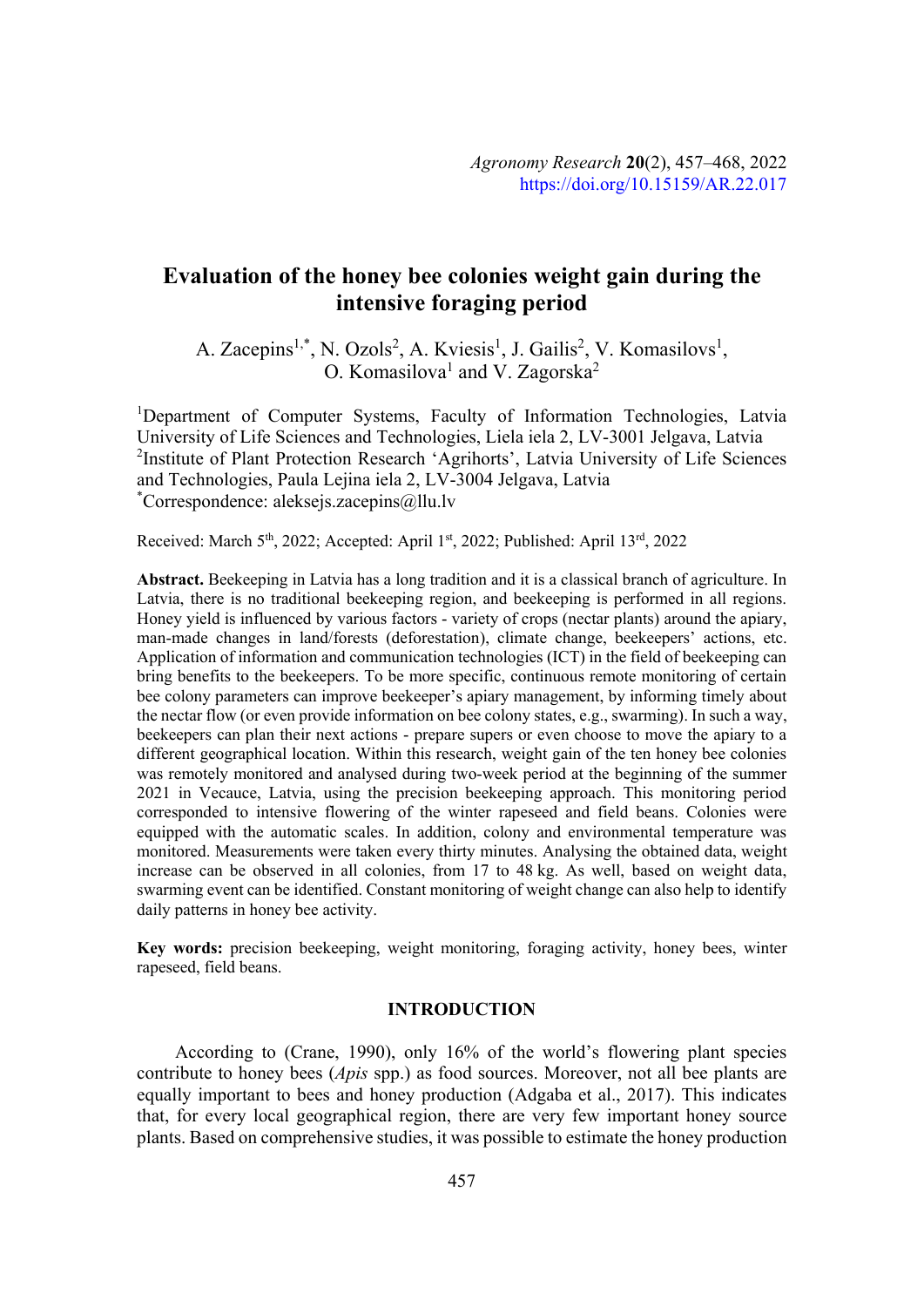potentials of some major honey source plants: such as *Trifolium pratense* L. (red clover) (883 kg of honey ha-1 flowering season; Szabo & Najda, 1985); *Asclepias syriaca* L. (milkweed) (500–600 kg honey ha-1 per flowering season; Zsidei, 1993) and *Phacelia tanacetifolia* Benth (60–360 kg honey ha<sup>-1</sup> per flowering season; Nagy, 2002). Average honey production per hive is 20 kg throughout the world (Kizilaslan & Kizilaslan, 2007).

Beekeeping in Latvia is a long-standing agricultural industry developing rapidly along with other industries. The only honey bee species used in Latvian beekeeping is *Apis mellifera* (Zacepins et al., 2021).

Latvia is located in a mixed forest area, which occupies 48.21% of the entire territory, while 35.44% is arable land, meadows, pastures and gardens, 1.61% - shrubs and  $3.34\%$  - marshes<sup>1</sup>, but the remaining areas (land under waters, roads, etc.) are not suitable for beekeeping. The natural foraging base does not provide the honey yield evenly throughout the whole season, thus the average honey yield in Latvia is about 20 kg per colony. In some periods, at the end of May and in the second half of summer, natural yield decreases (Liepniece, 2015).

A very rich composition of plants is found in Latvia, therefore bees have an opportunity to bring very diverse nectar into their hive (Lapina, 2016). One of the important cultivated plants for the honey bees in Latvia is rape (*Brassica napus* L.). This is a 60–130 cm high annual herbaceous plant belonging to the family of cruciferous plants (Brassicaceae). Rape is a good nectar crop with a high yield. In rape flowers, nectar is released continuously, so bees can visit one flower repeatedly (Liepniece, 2015). Oilseed rape honey crystallizes very rapidly after the honey extraction, as there is more glucose than fructose in the plant nectar, which influences the fructose/glucose ratio in honey (Bertazzini & Forlani, 2016). This honey becomes almost white, as there are practically no minerals. Some other field crops important for honey bees also should be mentioned. For instance, two legumes (Fabaceae) species - faba bean (*Vicia faba* L.) and winter vetch (*Vicia villosa* Roth) - are relatively popular in Latvia.

Honey production of the colonies is under the effect of many factors, such as the performance of the bee queen, colony strength and climate and pasture conditions (Genç & Aksov, 1993). A high honey yield can be obtained by having strong colonies at the beginning of honey flow. Honey yield can also be affected by the professionality of the beekeepers and colony health status, as well selection of the apiary location is important (Komasilova et al., 2020).

Nowadays, the evaluation of a honey bee colony foraging activity can be done remotely and continuously, thanks to achievements in the precision beekeeping. Precision beekeeping allows to remotely monitor individual bee colonies using the information and communication technologies (Zacepins, 2015). One of the colony parameters that is important for the beekeepers is its weight. Weight dynamics can provide the beekeeper with essential information on several important colony events (Buchmann & Thoenes, 1990; Meikle et al., 2006, Komasilovs et al., 2019). Colony weight should be monitored in order to: identify the beginning and the end of nectar flow or daily gain in nectar stores (Meikle et al., 2008; Okada et al., 2012; Human & Brodschneider, 2013); monitor food consumption during passive period (Seeley & Visscher, 1985; Stalidzans et al., 2017); to detect swarming event (Meikle et al., 2008; Linton, 2012). The application of colony

 <sup>1</sup> The State Land Service (https://www.vzd.gov.lv/lv/zemes-sadalijums-zemes-lietosanasveidos) [last accessed: 15.12.2021]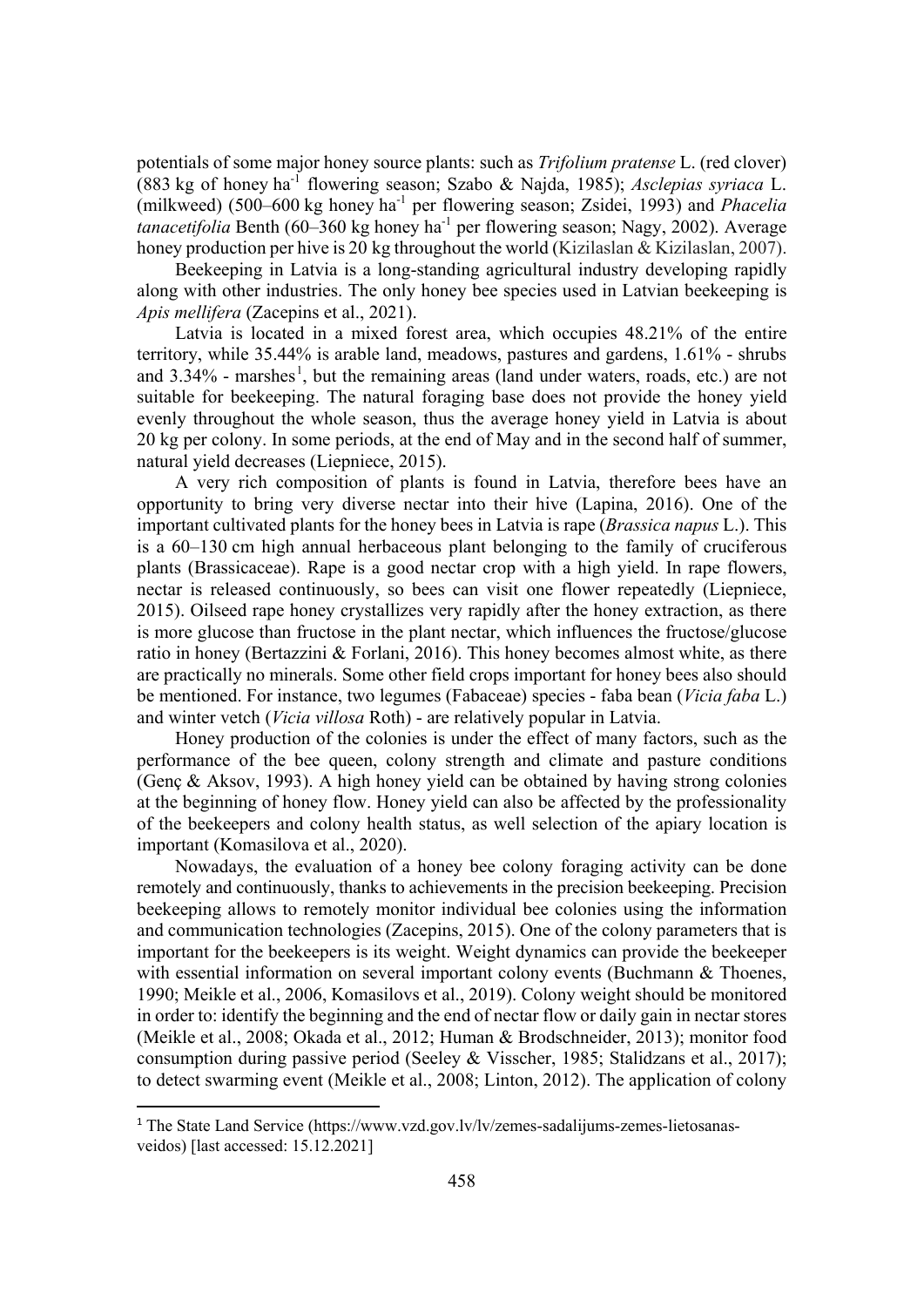scales is well-established in the beekeeping industry, as they are used to determine the gains and losses of the hive mass and, in this way, indirectly indicate an increase or decrease in honey growth in a bee colony (Bratek & Dziurdzia, 2021).

Precision beekeeping in Latvia also started to be a part of the beekeeping practice, thus the benefits of such an approach should be presented to the beekeeper community (Zacepins et al., 2021).

The main aim of this research was to monitor and analyse the honey bee colonies weight dynamics during the oilseed winter rape and beans flowering period in one location in Latvia using the automated bee colony scales.

## **MATERIALS AND METHODS**

## **Location description**

Experiment and measurements were carried out at LLU (Latvia University of Life Sciences and Technologies) apiary (Fig. 1), located in Vecauce, Latvia (GPS coordinates: 56.46753585940729, 22.88788600517433) during spring-summer period 2021 (from 07.05.2021 until 07.09.2021). For this publication, data from 04.06.2021 until

21.06.2021 was analysed, as this period corresponds to the intensive winter rapeseed, faba beans and winter vetch flowering period.

Within a radius of three kilometres, various habitats were found around the studied *apiary*: agricultural land, forests, small town, roads, railways, small rivers and ditches. Most of this area was occupied by agricultural land, which was mostly used for various arable crop growing. **Figure 1.** Honey bee apiary in Vecauce, Latvia.



Among these, winter oilseed rape was grown in the fields with a total area of 182.79 ha, faba beans - 106.47 ha and winter vetch - 25.99 ha (Fig. 2).

#### **Apiary description**

Ten honey bee (*Apis mellifera*) colonies from the 40 colony apiary were chosen (based on a beekeeper's suggestion) for the remote monitoring. Colonies were placed in Latvian design type hives made from wood with frame dimensions of 300 mm (height) and 435 mm (width) for brood, and frames with dimensions of 146.5 mm (height) and 435 mm (width) for honey. All hives were put in the same location in an open environment with the distance of at least 5 m between hives in a one column and 3.5–4.5 m between hives in a one row. Hive volume for the brood is 81.7 L, but if additional honey frames (twelve frames) are added then volume increase to 120 L. Weight and temperature of the colonies were continuously measured with the time interval of 30 minutes between two measurements by the automated bee colony scales (including inside thermometer), and in addition environmental temperature was monitored. For some analysis (Table 2) author's used average values per day to decrease the potential error if using one value at exact moment.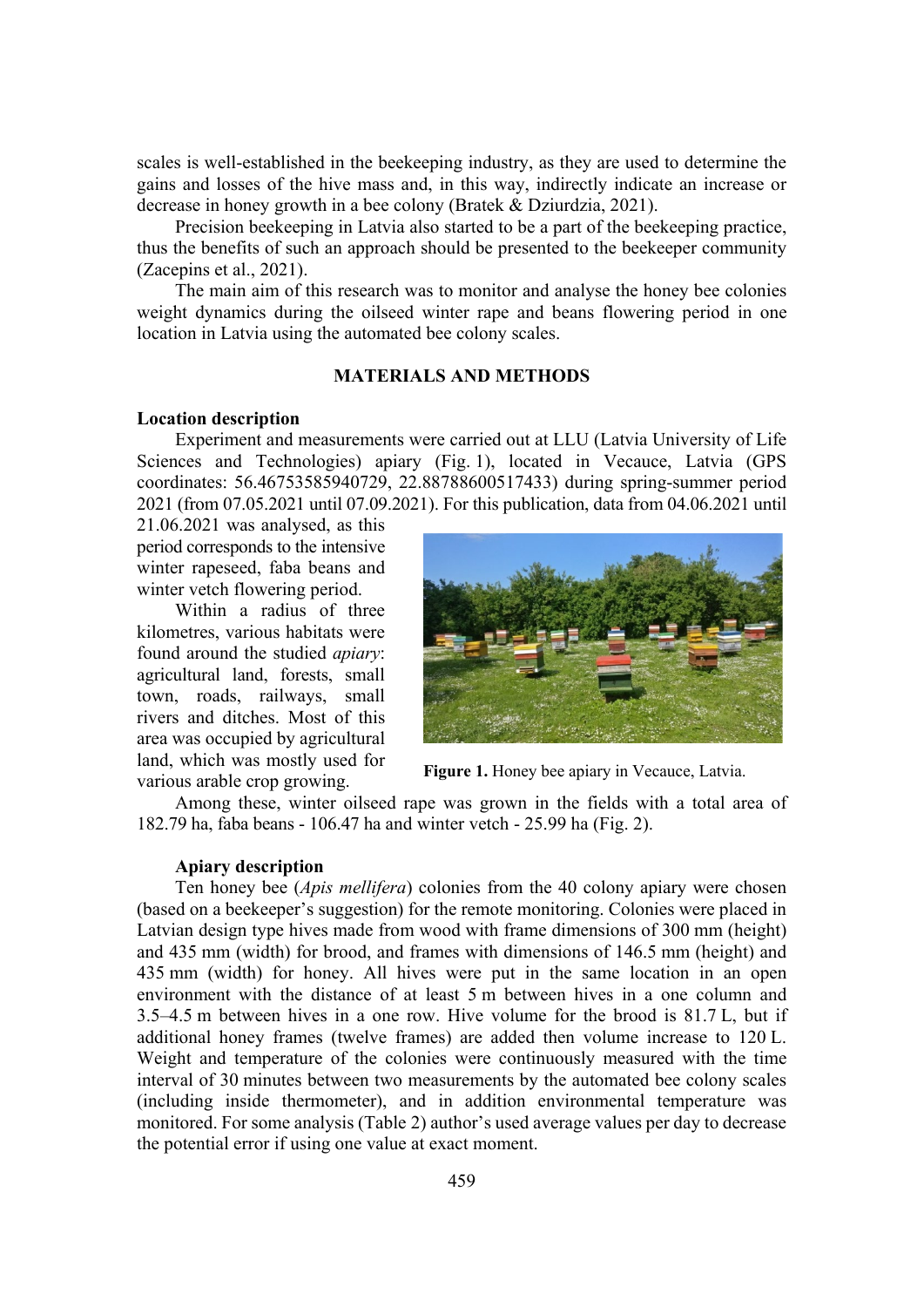

**Figure 2.** Topographic map of Vecauce area. The center of the red circle indicates the apiary that was studied. The red circle delimits the area within a radius of 3 km around the apiary. Fields in which winter rape, faba beans and winter vetch were grown in 2021 are painted in violet, red and yellow, respectively. The numbers next to these fields indicate their area in hectares.

#### **Monitoring device**

All colonies were equipped with bee colony monitoring system based on the ESP8266 microchip inspired by the monitoring system developed within the SAMS project (Wakjira et al., 2021). For weight monitoring, a single-point load cell Bosche H30A was used. For the bee colony temperature monitoring DS18S20 1-Wire® sensors were used. Load cell accuracy and precision were empirically evaluated by (Kviesis et al., 2020). The precision of the scale measurement system (single point load cell H30A

together with the 24-bit HX711 A/D converter) was observed to be around 10 g.

One temperature sensor (Dallas DS18S20) per colony was installed inside the hive above the hive body (brood frames) as suggested by (Stalidzans & Berzonis, 2013).

The monitoring system was powered by a Sony Li-ion 18650 3.7 V 3120 mAh battery. Data about the bee colony, battery charging status and wi-fi signal were collected every 30 minutes and sent to the remote cloud platform. The screenshot below (Fig. 3) demonstrates how the summary of the colony monitoring was shown to the beekeeper on the cloud platform in real-time:

For the internet connection, local Wi-Fi network was used. Distance from the Wi-Fi router to the monitoring nodes was around

| $\blacksquare$ #11 OM11 (4iMgv)       |  |  |  |  |  |  |  |  |
|---------------------------------------|--|--|--|--|--|--|--|--|
| 467.48kg & 24.56°C                    |  |  |  |  |  |  |  |  |
| <b>LI</b> OM11 outside<br>& 15.06°C   |  |  |  |  |  |  |  |  |
| i⊪ OM11: ESP-12F                      |  |  |  |  |  |  |  |  |
| ☆ Hide inactive sensors               |  |  |  |  |  |  |  |  |
| Meports   Ø' Edit                     |  |  |  |  |  |  |  |  |
| updated 2021-09-08<br>$\Omega$ Reload |  |  |  |  |  |  |  |  |

**Figure 3.** Data demonstration to the end users.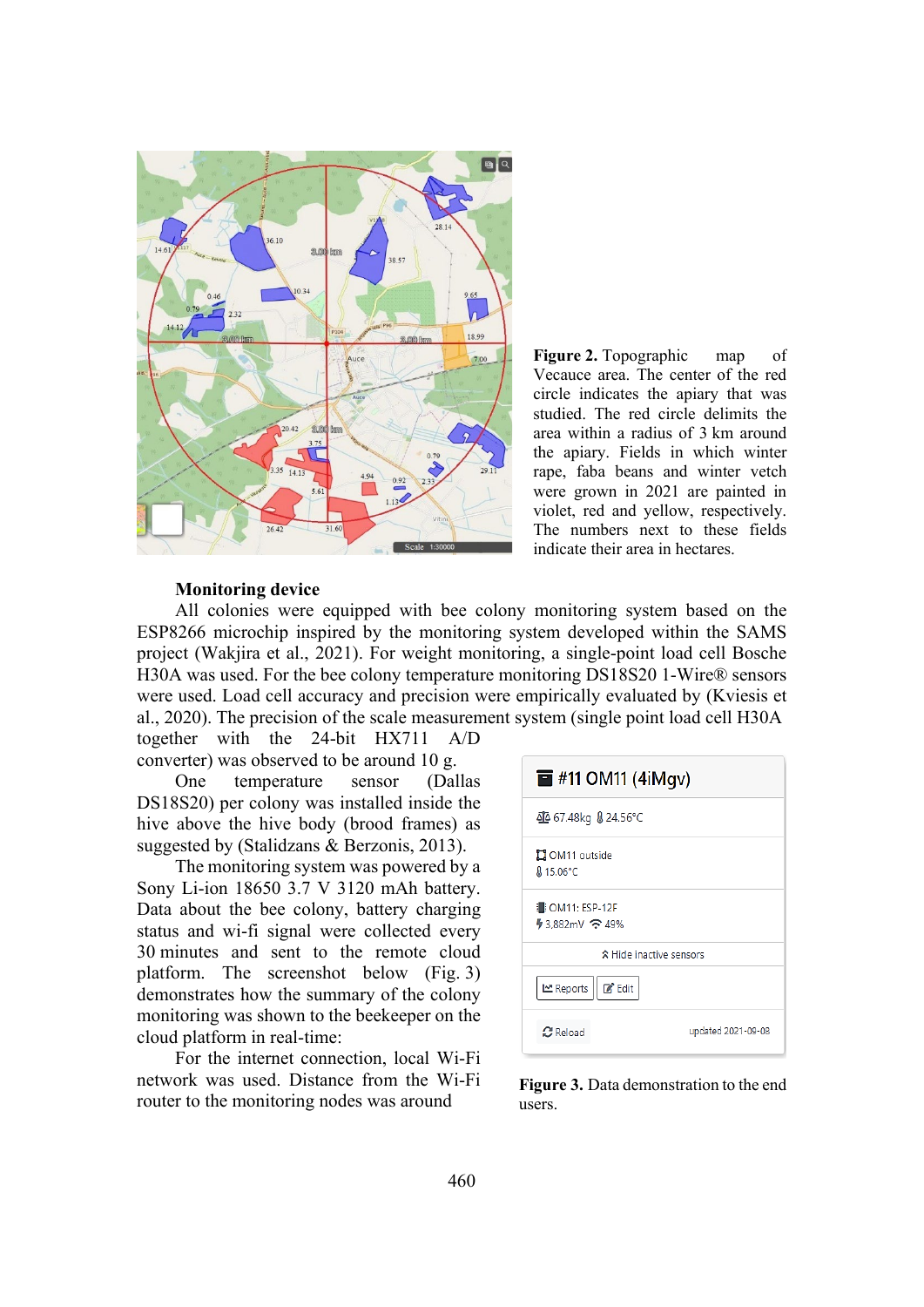70 m, and the signal strength was considered as below average. To prevent data loss due to the Wi-Fi router failure (or bad signal strength caused by weather or other obstacles), each monitoring device was equipped with an SD card.

## **Description of environmental parameters**

Weather conditions during the observation period were suitable for successful foraging activities (see Table 1). Data about environmental parameters were collected

from nearest public weather station from www.meteo.lv. Table below summarises the average values for temperature, humidity, wind and rain during the observation period.

Based on the literature data (Komasilova et al., 2021) the observed conditions are considered as great for the foraging process. Ideal conditions are considered when temperature is between 20 °C and 30 °C, humidity between 60% and 80%, wind speed less than  $5 \text{ m s}^{-1}$ , and there is no rain.

#### **Pollen analysis methodology**

Pollen was collected in apiary using pollen traps placed outside the beehive entrance. The beekeeper took pollen samples (400 g) from five hives every two weeks, thus these samples contained pollen collected during two-week period of time. The samples were stored in

|        | Table 1. Meteorological data during the observation |
|--------|-----------------------------------------------------|
| period |                                                     |

|            | Average values (time period: 5:00-22:00) |               |             |      |  |  |  |  |
|------------|------------------------------------------|---------------|-------------|------|--|--|--|--|
| Date       | Air                                      |               |             |      |  |  |  |  |
|            | temperature,                             | Humidity,     | Wind, Rain, |      |  |  |  |  |
|            | $\rm ^{\circ}C$                          | $\frac{0}{0}$ | $m s^{-1}$  | mm   |  |  |  |  |
| 04.06.2021 | 18.38                                    | 62.33         | 1.88        | 0.00 |  |  |  |  |
| 05.06.2021 | 19.18                                    | 57.47         | 3.72        | 0.00 |  |  |  |  |
| 06.06.2021 | 19.56                                    | 55.06         | 3.25        | 0.00 |  |  |  |  |
| 07.06.2021 | 20.66                                    | 57.00         | 4.03        | 0.00 |  |  |  |  |
| 08.06.2021 | 19.12                                    | 68.75         | 3.46        | 0.00 |  |  |  |  |
| 09.06.2021 | 18.98                                    | 68.89         | 2.98        | 0.00 |  |  |  |  |
| 10.06.2021 | 19.51                                    | 66.72         | 2.78        | 0.00 |  |  |  |  |
| 11.06.2021 | 20.15                                    | 68.50         | 2.25        | 0.00 |  |  |  |  |
| 12.06.2021 | 16.73                                    | 84.42         | 3.32        | 2.32 |  |  |  |  |
| 13.06.2021 | 15.84                                    | 66.67         | 7.10        | 0.07 |  |  |  |  |
| 14.06.2021 | 17.40                                    | 55.25         | 2.97        | 0.00 |  |  |  |  |
| 15.06.2021 | 17.80                                    | 62.61         | 4.38        | 0.00 |  |  |  |  |
| 16.06.2021 | 18.15                                    | 55.36         | 2.29        | 0.00 |  |  |  |  |
| 17.06.2021 | 20.43                                    | 59.50         | 2.64        | 0.00 |  |  |  |  |
| 18.06.2021 | 23.58                                    | 57.44         | 3.19        | 0.00 |  |  |  |  |
| 19.06.2021 | 25.28                                    | 58.84         | 3.27        | 0.00 |  |  |  |  |
| 20.06.2021 | 26.40                                    | 62.64         | 3.69        | 0.00 |  |  |  |  |
| 21.06.2021 | 27.34                                    | 61.53         | 4.06        | 0.00 |  |  |  |  |

a freezer at  $-18$  °C until the middle of August when they were prepared for further analysis. All samples were then divided into two parts. One part of each sample was placed in a dryer at 35 degrees and dried for 24–36 hours, then sent to Quality Services International GMbH in Germany for analysis of the botanical composition. The second part of each sample was sent frozen to the Water & Life Lab analytical laboratory in Italy to identify pesticide residues in the pollen. The botanical composition of pollen was determined using microscopy, and the pesticide residues were determined using GC/MS/MS, LC/MS/MS methods with the lowest analytical limit of 0.01 mg kg<sup>-1</sup>.

## **RESULTS AND DISCUSSION**

Time period from 04.06.2021 till 21.06.2021 was taken for the detailed analysis of the weight gain of the ten monitored bee colonies.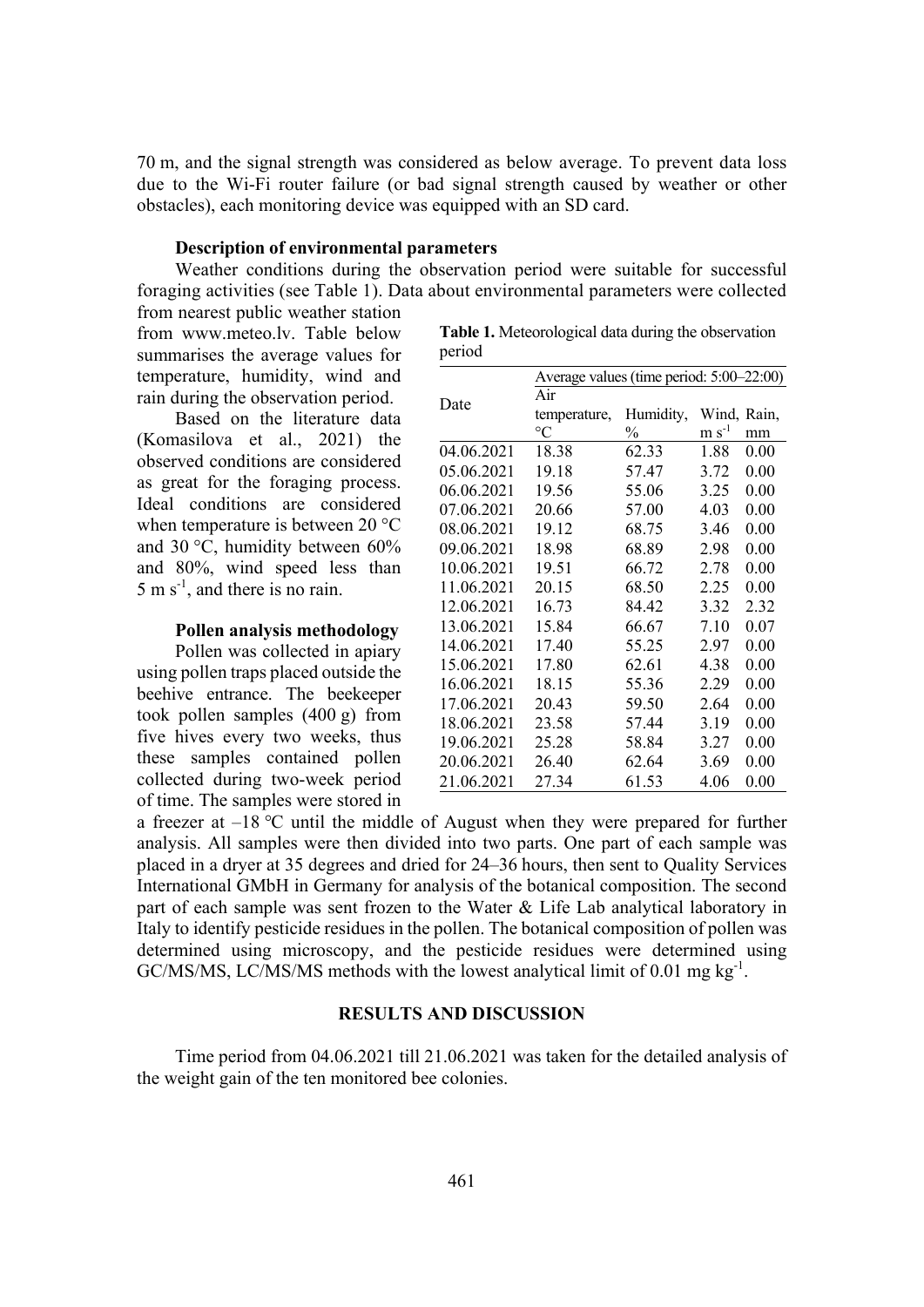| Date                    |    | Average weight per date, kg |        |        |        |        |        |    |                               |        |
|-------------------------|----|-----------------------------|--------|--------|--------|--------|--------|----|-------------------------------|--------|
|                         | #1 | #2                          | #3     | #4     | #5     | #6     | #7     | #8 | #9                            | #10    |
| 04.06.2021              |    | 104.53117.78                | 89.58  | 118.08 | 94.72  | 98.28  | 113.02 |    | 108.02113.76                  | 107.12 |
| 05.06.2021              |    | 106.29118.15                | 91.72  | 115.89 | 95.84  | 100.47 | 114.96 |    | 108.85116.57                  | 111.29 |
| 06.06.2021              |    | 107.33126.23                | 90.40  | 121.74 | 96.84  | 98.57  | 121.78 |    | 114.43121.88                  | 116.85 |
| 07.06.2021              |    | 110.94132.36                | 89.40  | 127.03 | 100.05 | 97.80  | 126.85 |    | 119.47128.63                  | 119.46 |
| 08.06.2021 113.47137.80 |    |                             | 91.57  | 130.44 | 102.13 | 99.89  | 129.54 |    | 122.25130.79                  | 120.93 |
| 09.06.2021 114.50139.37 |    |                             | 92.21  | 133.07 | 103.85 | 100.88 | 131.37 |    | 123.34132.66                  | 121.32 |
| 10.06.2021 115.27140.72 |    |                             | 93.02  | 134.86 | 105.05 | 101.98 | 132.12 |    | 124.31134.01                  | 121.16 |
| 11.06.2021 115.96142.56 |    |                             | 93.74  | 136.23 | 105.40 | 102.67 | 132.81 |    | 125.06134.82                  | 119.02 |
| 12.06.2021 116.64144.82 |    |                             | 94.98  | 137.66 | 106.76 | 103.78 | 134.29 |    | 126.07136.59                  | 118.48 |
| 13.06.2021              |    | 116.38140.19                | 93.91  | 137.28 | 106.26 | 101.09 | 133.62 |    | 125.86136.18                  | 118.23 |
| 14.06.2021 116.48138.80 |    |                             | 90.94  | 138.06 | 106.59 | 99.37  | 133.88 |    | 126.27136.09                  | 117.76 |
| 15.06.2021 118.52142.37 |    |                             | 91.75  | 141.10 | 110.47 | 100.24 | 136.27 |    | 128.26138.72                  | 118.19 |
| 16.06.2021              |    | 120.59145.86                | 92.95  | 144.22 | 112.39 | 101.66 | 138.75 |    | 130.51141.70                  | 118.91 |
| 17.06.2021              |    | 123.61150.31                | 95.15  | 150.16 | 116.17 | 104.19 | 142.26 |    | 133.87145.84*120.59           |        |
| 18.06.2021              |    | 126.90154.32                | 97.82  | 155.09 | 119.91 | 107.41 | 145.99 |    | 137.40 <i>123.78</i> * 123.10 |        |
| 19.06.2021              |    | 130.43157.57                | 100.98 | 159.65 | 123.28 | 111.01 | 149.49 |    | 140.72114.41*125.96           |        |
| 20.06.2021              |    | 134.24160.00                | 104.26 | 163.67 | 125.91 | 114.19 | 152.77 |    | 143.75117.55                  | 128.54 |
| 21.06.2021              |    | 137.34161.36                | 107.03 | 166.41 | 127.79 | 116.81 | 155.08 |    | 146.09120.04                  | 130.68 |

**Table 2.** Average weight per day for all colonies

\* On 18.06.2021 and 19.06.2021 beekeeper extracted some amount of honey from colony #9.

Table 2 and Fig. 4 below demonstrate average weight gain for all colonies. Average weight is calculated considering 30 minutes individual measurements intervals.



**Figure 4.** Weight dynamics of the monitored bee colonies.

It should be emphasised that weight gain for each colony differs, which can be explained by the fact, that colonies differ in strength, and it is also dependent on the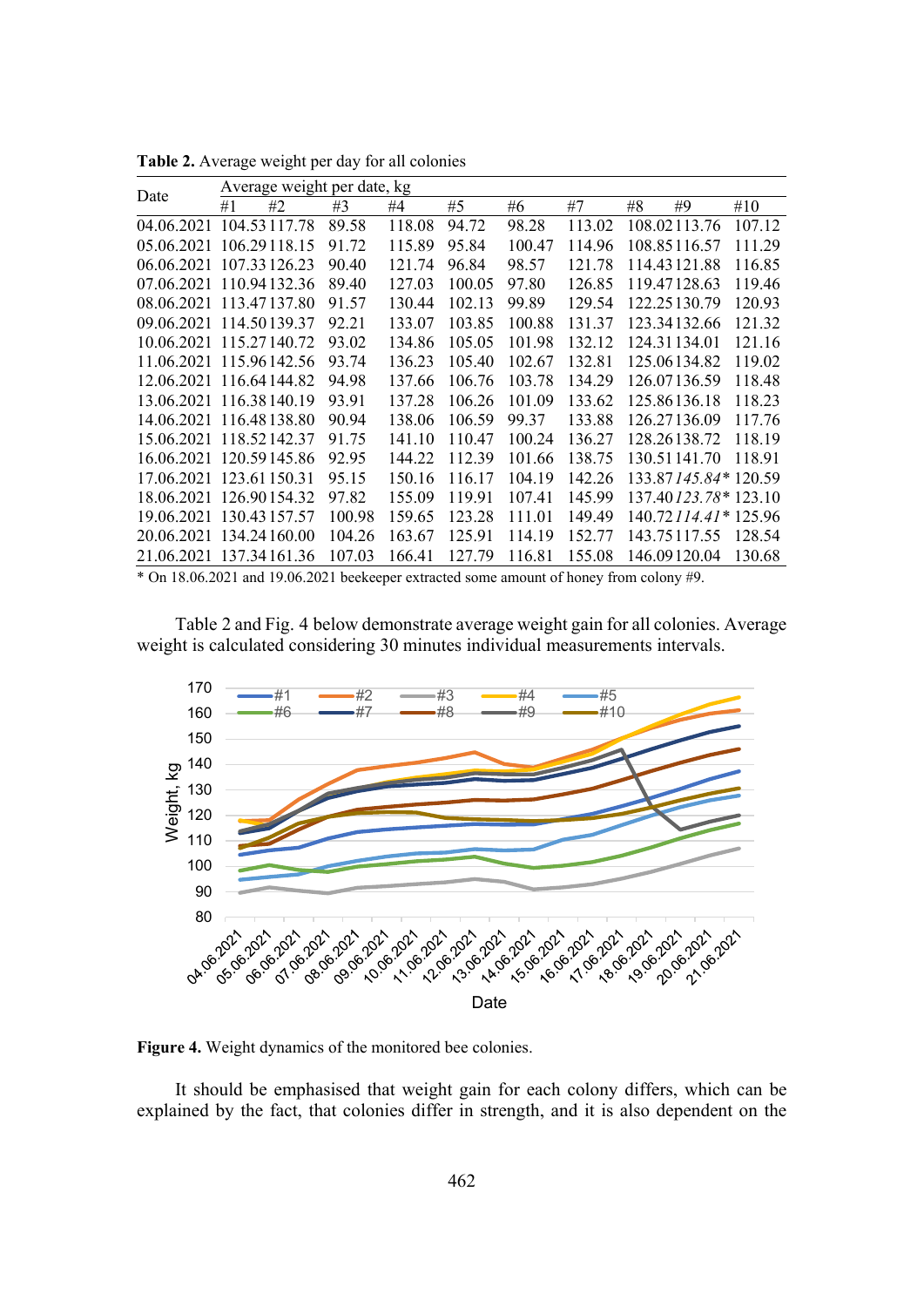starting weight of the colony (Table 3). Starting weight included the weight of the hive itself and the bees, brood and their food storages.

|                               |       | Weight change of the colonies                                         |       |       |              |       |                             |       |       |        |  |
|-------------------------------|-------|-----------------------------------------------------------------------|-------|-------|--------------|-------|-----------------------------|-------|-------|--------|--|
|                               | #1    | #2                                                                    | #3    | #4    | #5           | #6    | #7                          | #8    | #9    | #10    |  |
| <b>Starting</b><br>weight, kg |       | 104.53 117.78 89.58                                                   |       |       | 118.08 94.72 | 98.28 | 113.02 108.02 113.76 107.12 |       |       |        |  |
| End<br>weight, kg             |       | 137.34 161.36 107.03 166.41 127.79 116.81 155.08 146.09 145.84 130.68 |       |       |              |       |                             |       |       |        |  |
| Change in<br>weight, kg       | 32.81 | 43.58                                                                 | 17.45 | 48.33 | 33.07        | 18.53 | 42.06                       | 38.07 | 32.08 | 23.56  |  |
| Change in<br>weight, %        | 31%   | 37%                                                                   | 19%   | 41%   | 35%          | 19%   | 37%                         | 35%   | 28%   | $22\%$ |  |

**Table 3.** Weight change of the hives for the whole period

Average weight change for all colonies - 31%.

It can be observed that the heaviest bee colony increased its initial weight by 41%, but on average bee colonies increased their weight by 31%.

Changes in the weight for all colonies per day are summarised in Table 4 below:

|                   |    | Weight change per date, kg |          |          |          |          |          |          |               |                  |
|-------------------|----|----------------------------|----------|----------|----------|----------|----------|----------|---------------|------------------|
| Date              | #1 | #2                         | #3       | #4       | #5       | #6       | #7       | #8       | #9            | #10              |
| 04.06.2021 0.000  |    | 0.000                      | 0.000    | 0.000    | 0.000    | 0.000    | 0.000    | 0.000    | 0.000         | 0.000            |
| 05.06.2021 1.769  |    | 0.372                      | 2.140    | $-2.192$ | 1.119    | 2.188    | 1.938    | 0.828    | 2.815         | 4.170            |
| 06.06.2021 1.038  |    | 8.086 -1.321               |          | 5.851    | 1.002    | $-1.907$ | 6.822    | 5.583    | 5.307 5.558   |                  |
| 07.06.2021 3.604  |    | 6.128                      | $-0.997$ | 5.296    | 3.212    | $-0.769$ | 5.073    | 5.044    | 6.753 2.608   |                  |
| 08.06.2021 2.531  |    | 5.438 2.170                |          | 3.410    | 2.078    | 2.096    | 2.683    | 2.781    | 2.153 1.470   |                  |
| 09.06.2021 1.032  |    | 1.570                      | 0.631    | 2.627    | 1.718    | 0.988    | 1.833    | 1.086    | 1.878 0.389   |                  |
| 10.06.2021 0.775  |    | 1.347 0.817                |          | 1.786    | 1.197    | 1.101    | 0.752    | 0.968    | 1.350         | $-0.161$         |
| 11.06.2021 0.685  |    | 1.844                      | 0.714    | 1.376    | 0.353    | 0.689    | 0.692    | 0.755    |               | $0.809 -2.133$   |
| 12.06.2021 0.676  |    | 2.255 1.239                |          | 1.423    | 1.363    | 1.107    | 1.481    | 1.012    |               | 1.762 -0.544     |
| 13.06.2021 -0.259 |    | $-4.626 - 1.063$           |          | $-0.374$ | $-0.498$ | $-2.690$ | $-0.673$ | $-0.215$ |               | $-0.401 - 0.248$ |
| 14.06.2021 0.101  |    | $-1.390 - 2.971$           |          | 0.779    | 0.328    | $-1.715$ | 0.255    | 0.413    |               | $-0.096 - 0.473$ |
| 15.06.2021 2.044  |    | 3.565 0.805                |          | 3.042    | 3.875    | 0.863    | 2.393    | 1.993    | 2.637 0.435   |                  |
| 16.06.2021 2.067  |    | 3.489                      | 1.203    | 3.120    | 1.920    | 1.421    | 2.481    | 2.249    | 2.978 0.722   |                  |
| 17.06.2021 3.025  |    | 4.458 2.204                |          | 5.935    | 3.784    | 2.536    | 3.511    | 3.356    | 4.139 1.676   |                  |
| 18.06.2021 3.286  |    | 4.010                      | 2.669    | 4.932    | 3.743    | 3.213    | 3.730    | 3.531    | $2.514*2.505$ |                  |
| 19.06.2021 3.533  |    | 3.243 3.155                |          | 4.564    | 3.366    | 3.603    | 3.495    | 3.320    | 2.514*2.868   |                  |
| 20.06.2021 3.808  |    | 2.435                      | 3.284    | 4.019    | 2.632    | 3.184    | 3.280    | 3.027    | 3.136 2.577   |                  |
| 21.06.2021 3.102  |    | 1.355 2.768                |          | 2.741    | 1.884    | 2.622    | 2.316    | 2.347    | 2.494 2.142   |                  |

**Table 4.** Weight change of all tested colonies per day

\* For colony #9 on the days, when honey was extracted, we used the average weight increase values observed on previous days.

Fig. 5 demonstrates average daily weight change of the whole group of colonies with the standard deviation. Weight change is directly related to the amount of possible foraging resources, also weather conditions has effect on the foraging activity.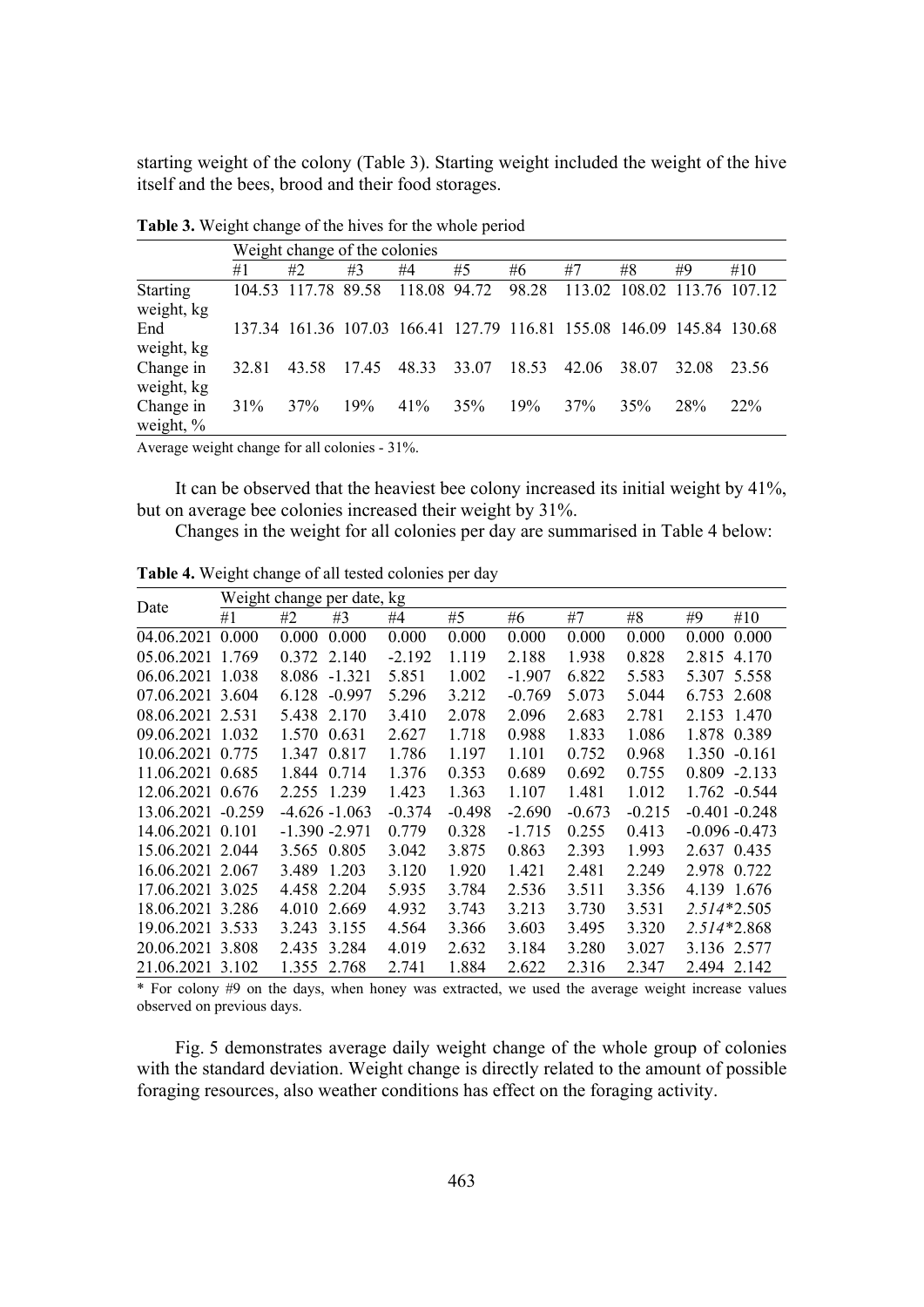

**Figure 5.** Average daily weight change of the whole group of colonies with the standard deviation.

Table 5. below shows maximum weight gain during one day for all colonies. It can be seen that individual bee colony can gain up to 8kg per day, depending on the foraging resources, environmental conditions and colony strength.

| Table 5. Maximum weight gain per day |  |  |  |  |  |  |  |  |
|--------------------------------------|--|--|--|--|--|--|--|--|
|--------------------------------------|--|--|--|--|--|--|--|--|

| Max weight per day, kg |       |       |       |       |       |       |       |       |       |  |
|------------------------|-------|-------|-------|-------|-------|-------|-------|-------|-------|--|
| #1                     | #2    | #3    | #4    |       | #6    |       | #8    |       | #10   |  |
| 3.808                  | 8.086 | 3.284 | 5.935 | 3.875 | 3.603 | 6.822 | 5.583 | 6.753 | 5.558 |  |

# **Daily routine of the bee colony**

Continuous monitoring of the honey bee colony weight allows to identify daily patterns of their activity during sunny summer days. Based on the weight data, honey bee day can be split into 3 periods: nectar processing by reducing the water content during the night; flying out and foraging; coming back with collected nectar (see Fig. 6).



Daily routine of the honey bee colony

**Figure 6.** Daily routine of the honey bee colony.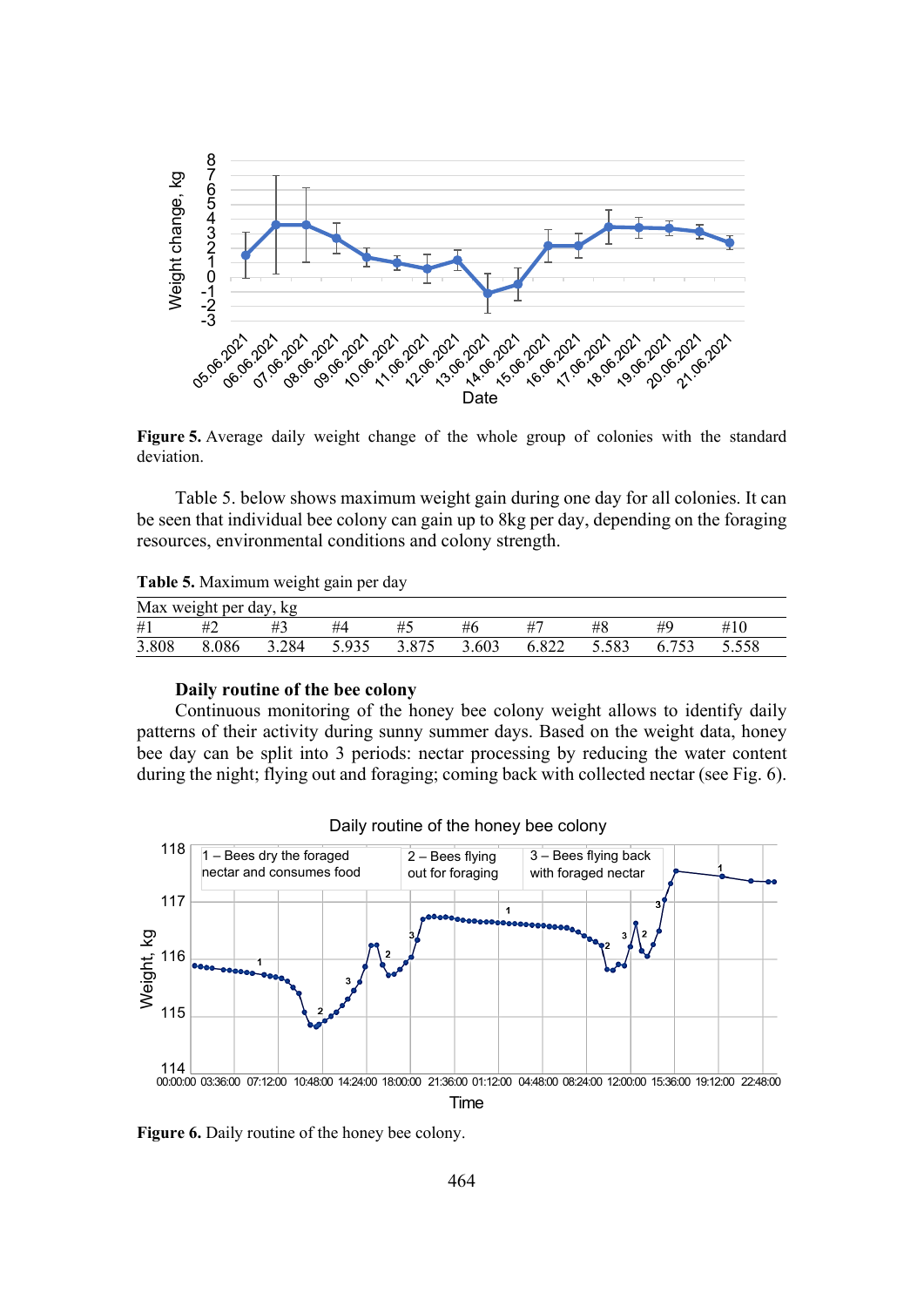## **Identification of the swarming event**

In addition to the foraging activity, weight data monitoring can provide also information about the swarming event of the colony. During the observation period, one bee colony swarmed, and Fig. 7 below demonstrates this event. Suddenly #10 colony weight dropped by 2.6 kg: from 120.54 kg to 117.91 kg, and beekeeper on-site approved that the colony swarmed. This weight change during the swarming agrees with swarm weight identified by (Villa, 2004).



**Figure 7.** Weight change during the bee colony swarming event.

#### **Effect of the rain on the foraging activity**

During the foraging period weather conditions were excellent, without much precipitation. Rain was observed only on 12.06 and 13.06. Analysing bee colony average weight gain per day, it can be seen that weight decreased on 13.06 and 14.06.

This could be explained by the fact that rain affect the quality of nectar by dilution and washing out (Lawson & Rands, 2019). Authors assume that plants needed some time to produce new nectar.

### **Evaluation of the system battery life for the continuous monitoring**

The developed bee colony monitoring system was powered by the one Sony Li-ion 18650 3.7 V 3120 mAh battery. It was evaluated that the system can operate up to 40 days with a fully charged battery. Fig. 8 below demonstrates the battery discharging dynamics during the continuous measurements with 30 minutes intervals.



**Figure 8.** Battery discharge dynamics during the measurements.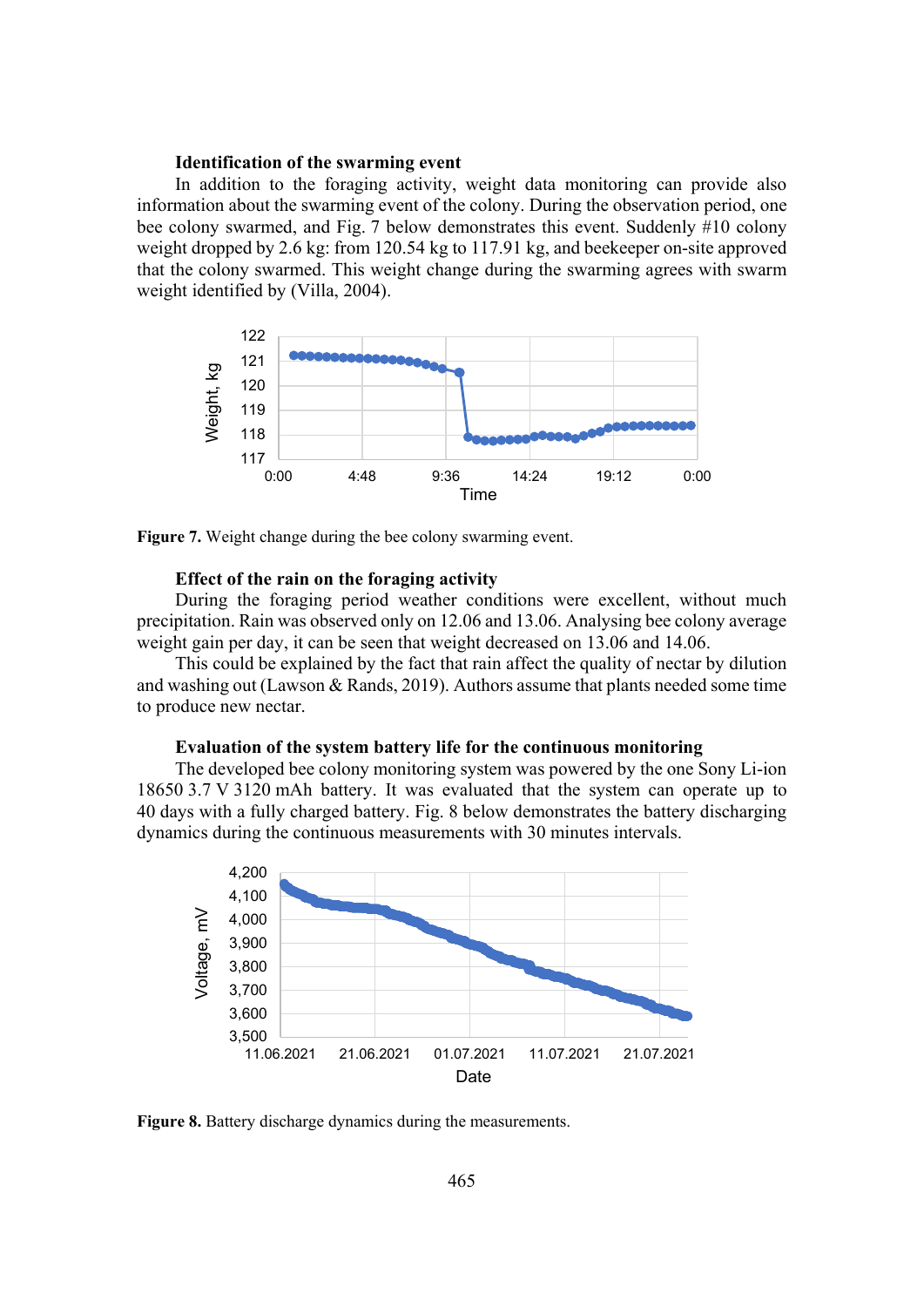Some authors report of similar system operation of 131 days with a standard deviation of 30 days (Bratek & Dziurdzia, 2021), but the measurement interval was 6 hours, not 30 minutes as done in this authors' research. However, 40 days of operation is considered to be relevant in this particular case, as beekeeper anyway visits the apiary for managemental tasks, so the change of batteries is possible.

#### **Pollen analysis results**

At the beginning of June, pollen from Brasicaceae plants predominated in the samples (58%). The bees had also collected pollen from poppies (*Papaver* spp.), dandelions (*Taraxacum* spp.), pears (*Pyrus* spp.) and other plants. During this period, the rape fields close by the apiary were in full bloom. This also explains the high proportion of pollen from Brasicaceae plants in bee yields. In the middle and second half of the month, rape had finished blooming, but field beans and vetch began to bloom. Pollen from these plants predominated in samples collected in the second half of June. Their proportion was 66%. The bees had also collected pollen from clover (*Trifolium* spp.), raspberries (*Rubus* spp.), umbellifers (Apiaceae spp.) and other plants.

Analysis of the test results for the botanical composition of the collected pollen shows that, during the period from  $1<sup>st</sup>$  of June till  $7<sup>th</sup>$  of June (winter rapeseed blooming period 17.05.2021-07.06.2021), bees were collecting the nectar mostly from the field where the rapeseed was grown. As pollen sample for the dates from  $1<sup>st</sup>$  till  $14<sup>th</sup>$  of June featured 56% of pollens containing Brassicaceae family pollens. But, in the next two weeks, field beans and winter vetch were more attractive for the bees - 66% of field bean pollens were in the sample collected from the  $14<sup>th</sup>$  till  $28<sup>th</sup>$  of June (field bean flowering period was from the  $14<sup>th</sup>$  of June till  $28<sup>th</sup>$  of June. This fact was unexpected, as usually bees choose the closest place with more intensively blooming and bright flowers (distance to rapeseed was 1.6 km closer than distance to field beans, blooms of yellow colour for bees are more attractive (Papiorek et al., 2016)).

Analysis of the plant protection product residues showed no active substrance for the field beans. For the Winter rapeseed two active substrances were found: Azoxystrobin (29 mg  $kg^{-1}$ ) and Difenoconazole (0.11 mg  $kg^{-1}$ ).

## **CONCLUSIONS**

For the first time remote and continuous monitoring of the bee colony weight dynamics during the winter rapeseed and field beans flowering was performed in Latvia. The data collected, showed that if foraging conditions are good, then colony can intensively gain weight and perform active foraging process.

In conditions of the present study it was calculated for the tested period that an average of 31% weight gain was obtained.

An additional benefit of the real-time weight monitoring of the bee colonies can be the swarming event identification.

Taking into account the data obtained, by using the electronic hives, the beekeeping areas can be remotely monitored in order to evaluate accurately the honey flows at different crops, honey production or necessity of artificial feedings. Thus, the beekeepers can decide on the necessity to move the apiary to another geographical location.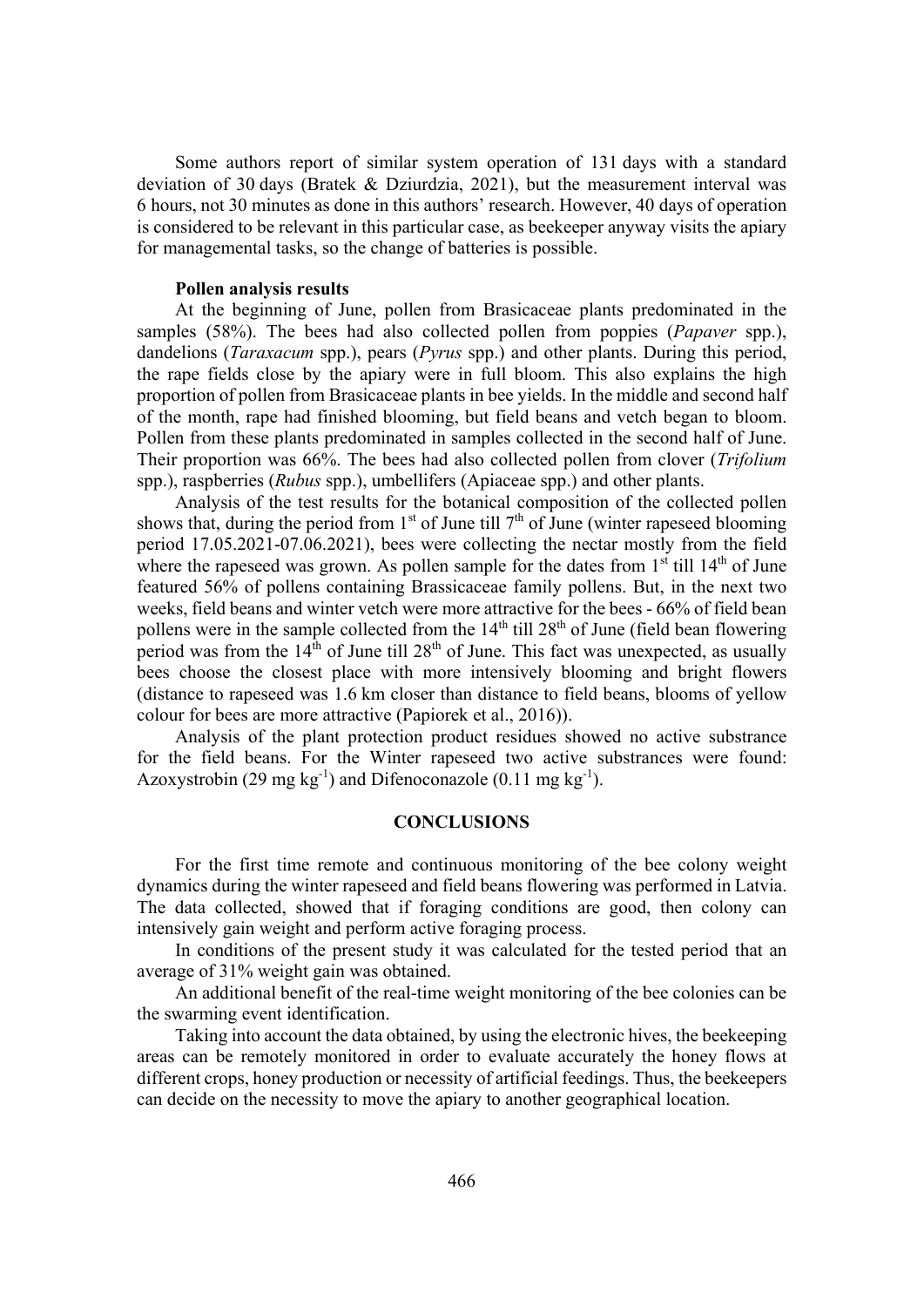ACKNOWLEDGMENTS. Scientific research activities were conducted during the s396 project ('Evaluation and identification of the most effective control methods for topical pests of legumes and identification of factors influencing the viability of pollinators important for agriculture'). This research work was also supported by the project HIVEOPOLIS which has received funding from the European Union's Horizon 2020 research and innovation programmes under grant agreement No. 824069.

#### **REFERENCES**

- Adgaba, N., Al-Ghamdi, A., Tadesse, Y., Getachew, A., Awad, A.M., Ansari, M.J., Owayss, A.A., Mohammed, S.E.A. & Alqarni, A.S., 2017. Nectar secretion dynamics and honey production potentials of some major honey plants in Saudi Arabia. *Saudi Journal of Biological Sciences* 24(1), 180–191.
- Bertazzini, M. & Forlani, G. 2016 Intraspecific Variability of Floral Nectar Volume and Composition in Rapeseed (Brassica napus L. var. oleifera). *Frontiers in Plant Science* 7, 288. doi: 10.3389/fpls.2016.00288
- Bratek, P. & Dziurdzia, P. 2021. Energy-Efficient Wireless Weight Sensor for Remote Beehive Monitoring. *Sensors* **21**(18), 6032.
- Buchmann, S. & Thoenes, S. 1990. The electronic scale honeybee colony as a management and research tool. *Bee Science* 1, 40–47.
- Crane, E. 1990. *Bees and Beekeeping: Science, Practice and World Resources Heinemann Newnes.* Oxford. 614 pp. ISBN: 9780801424298
- Genç, F. & Aksoy, A., 1993. Some of the correlations between the colony development and honey production on the honeybee (Apis mellifera L.) colonies. *Apiacta* 28(2), 33–41.
- Human, H. & Brodschneider, R. 2013. Miscellaneous standard methods for Apis mellifera research. *Apicultural Research* 52(4), 1–53.
- Kizilaslan, H. & Kizilaslan, N. 2007. Factors affecting honey production in apiculture in Turkey. *Journal of Applied Sciences Research* 3(10), 983–987.
- Komasilova, O., Komasilovs, V., Kviesis, A., Bumanis, N., Mellmann, H. & Zacepins, A. 2020. Model for apiary location evaluation. *Agronomy Research* **18**(S2), 1350–1358. https://doi.org/10.15159/ar.20.090
- Komasilovs, V., Zacepins, A., Kviesis, A., Fiedler, S. & Kirchner, S. 2019. 'Modular sensory hardware and data processing solution for implementation of the precision beekeeping', *Agronomy Research* **17**(2), 509–517. doi: 10.15159/AR.19.038
- Kviesis, A., Zacepins, A., Fiedler, S., Komasilovs, V. & Laceklis-Bertmanis, J. 2020. Automated system for bee colony weight monitoring. *Agrofor international journal* 5(2), 42–53.
- Lapina, L. 2016. Diversity of honey in Latvia. *Harmonious Agriculture* 3, 134–138.
- Lawson, D.A. & Rands, S.A., 2019. The effects of rainfall on plant–pollinator interactions. *Arthropod-Plant Interactions* 13(4), 561–569.
- Liepniece, M. 2015. Nectar plnats (Latvian: Nektarāugi). Publisher: Latvian Beekeepers Association, 2015, p.104.
- Linton, F. 2012. Hive Monitoring Technology: High Tech Hives. *American Bee Journal* 152(8), 767–769.
- Meikle, W., Hoist, N. & Mercadier, G. 2006. Using balances linked to data loggers to monitor
- honeybee colonies. *Journal of Apicultural Research* 45, 39–41.
- Meikle, W., Rector, B., Mercadier, G. & Holst, N. 2008. Within-day variation in continuous hive weight data as a measure of honeybee colony activity. *Apidologie* 39, 694–707.
- Okada, R., Akamatsu, T. & Iwata, K. 2012. Waggle dance effect: dancing in autumn reduces the mass loss of a honeybee colony. *The Journal of Experimental Biology* 215, 1633–1641.